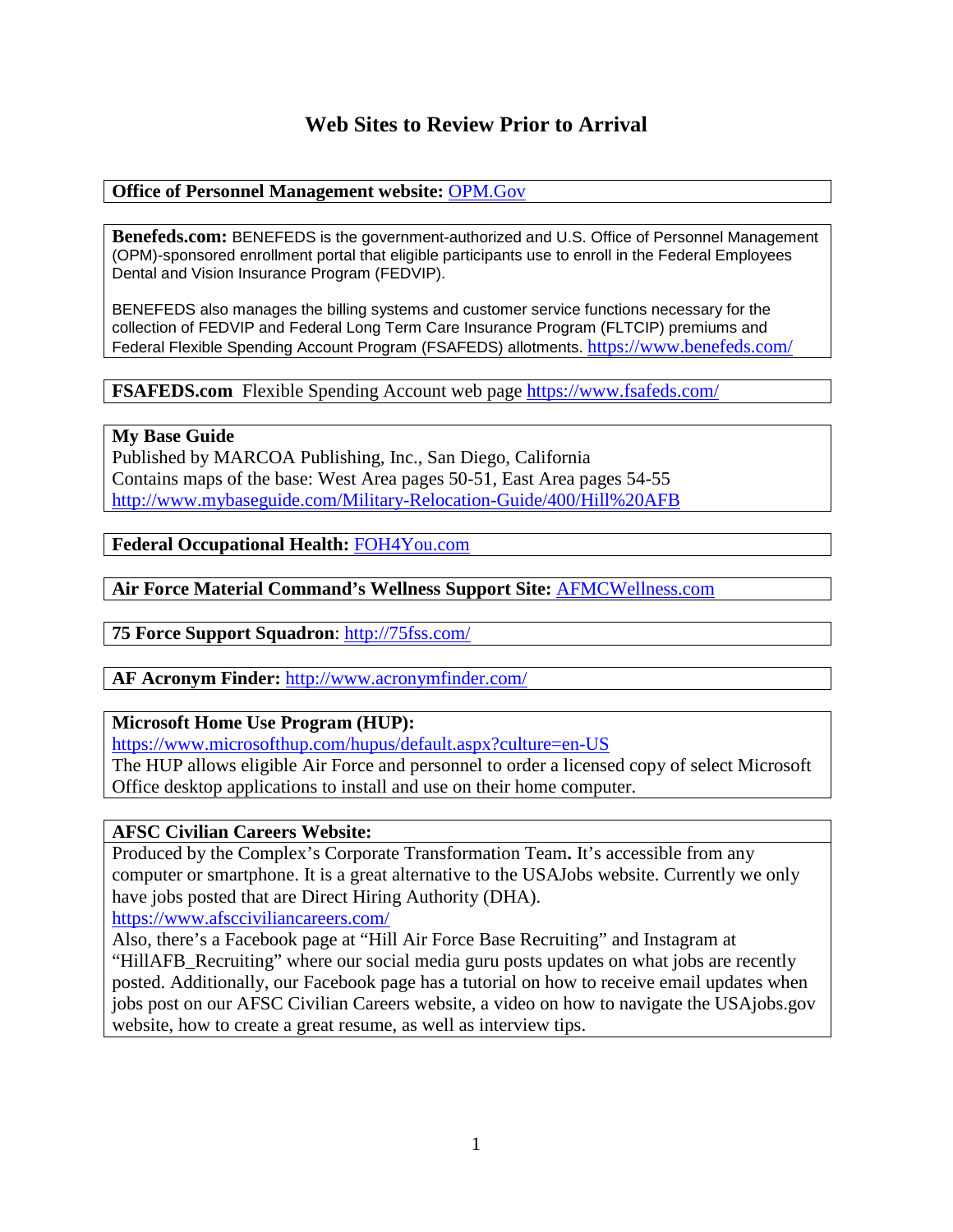<https://powerpay.org/>

- **PowerPay**: How soon can I be out of debt? Eliminate debt faster by making power payments.
- **Spending Plan**: How much am I spending? Compare what you spend to that recommended by financial experts.
- **PowerSave**: How much am I saving? Project savings using the different PowerSave options.
- **Calculators**: How can I look at my finances quickly? Calculate house and transportation costs, emergency savings and more.
- **Education Center**: How can I learn more?
	- View PowerPoint presentations, articles, and fact sheets about various financial topics.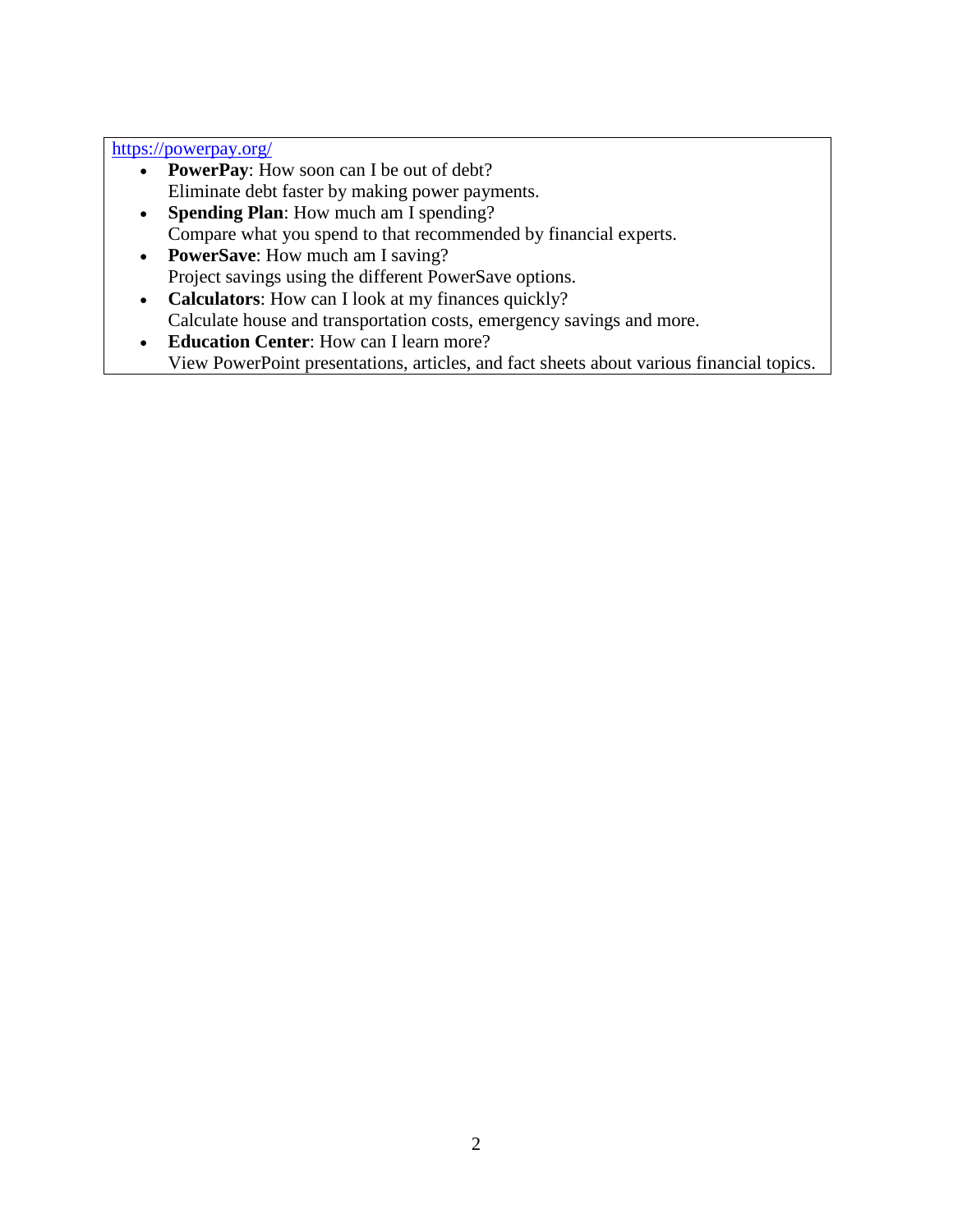# **Web Sites after Obtaining Access to the Base Network**

**Air Force Portal:** Everything Air Force

[https://federation.prod.cce.af.mil/pool/sso/authenticate/l/4?m=GET&r=t&u=https%3A%2F%2F](https://federation.prod.cce.af.mil/pool/sso/authenticate/l/4?m=GET&r=t&u=https%3A%2F%2Fwww.my.af.mil%2Fgcss-af%2FUSAF%2Fep%2Fhome.do) [www.my.af.mil%2Fgcss-af%2FUSAF%2Fep%2Fhome.do](https://federation.prod.cce.af.mil/pool/sso/authenticate/l/4?m=GET&r=t&u=https%3A%2F%2Fwww.my.af.mil%2Fgcss-af%2FUSAF%2Fep%2Fhome.do)

**MyPers: Gives DoD personnel access to and management of their personnel records**. [MyPers](https://mypers.af.mil/app/home)

**MyBiz+ offers Human Resource information**. [MyBiz](https://bantamemp.dcpds.cpms.osd.mil/dcpdsportal-reg03/profile.jsf)

**Education and Training Management System:** [MyETMS](https://myetms.wpafb.af.mil/myetmsasp/main.asp?pwdexp=&errmsg=)

**Government Retirement and Benefits:** [GRB](https://w45.afpc.randolph.af.mil/afpcsecurenet40/PKI/MainMenu1.aspx) (formerly [EBIS\)](https://w45.afpc.randolph.af.mil/afpcsecurenet40/CheckPortal.aspx)

**CSAF Reading List:** <http://static.dma.mil/usaf/csafreadinglist/index.html>

**Labor & Employee Management Relations Branch:** <https://org.eis.afmc.af.mil/sites/OOALCDP/DPCE/default.aspx>

**AFI 36-703 Civilian Conduct and Responsibilities** [http://static.e-publishing.af.mil/production/1/af\\_a1/publication/afi36-703/afi36-703.pdf](http://static.e-publishing.af.mil/production/1/af_a1/publication/afi36-703/afi36-703.pdf) 

**Equal Opportunity Office:** <https://cs.eis.afmc.af.mil/sites/TeamOOALC/EO/default.aspx>

**Integrated Delivery System (IDS):** Known locally as Hill's Helping Hands (H3) is designed to deliver human service programs by establishing a seamless system of services for collaborative partnerships and coordinated activities <http://www.hill.af.mil/Home/Integrated-Delivery-System>

**DMDC** serves under the Office of the Secretary of Defense (OUSD) to collate personnel, manpower, training, financial, and other data for the Department of Defense (DoD). This data catalogues the history of personnel in the military and their family for purposes of healthcare, retirement funding, and other administrative needs. The mission of DMDC can be summarized as follows:

- We collect and maintain an archive of automated manpower, personnel, training, and other databases for the Department of Defense
- We support the information requirements of the OUSD for Personnel  $&$  Readiness (P&R) and other members of the DoD manpower, personnel, and training communities with accurate, timely, and consistent data
- We operate DoD-wide personnel programs and conduct research and analysis as directed by the OUSD

P&R[.https://www.dmdc.osd.mil/appj/dwp/dmdc\\_overview.jsp](https://www.dmdc.osd.mil/appj/dwp/dmdc_overview.jsp)